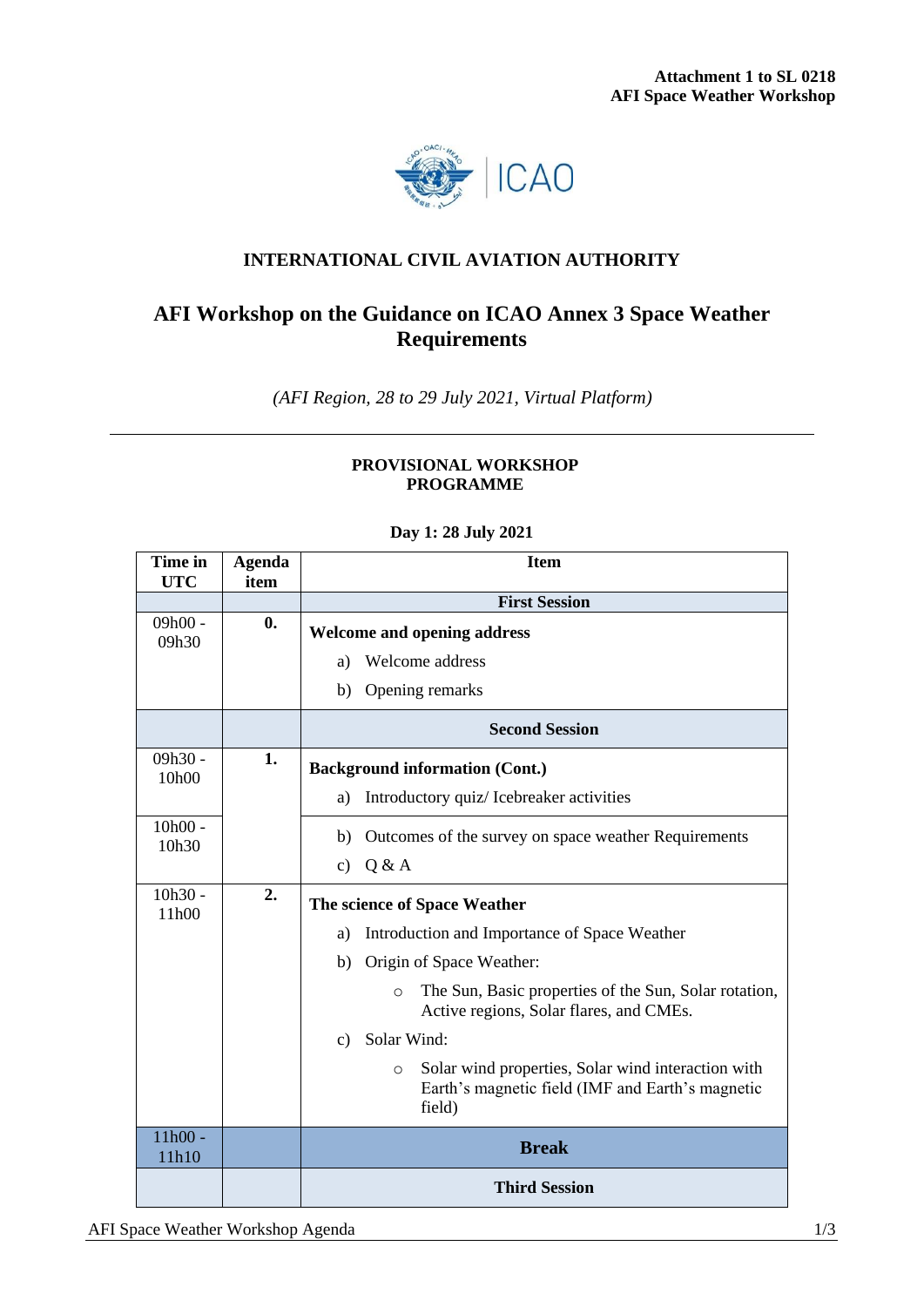| Time in            | Agenda | <b>Item</b>                                                                                                                                   |  |  |
|--------------------|--------|-----------------------------------------------------------------------------------------------------------------------------------------------|--|--|
| <b>UTC</b>         | item   |                                                                                                                                               |  |  |
| $11h10 -$<br>11h50 | 3.     | The science of Space Weather (Cont.)<br>Impact of Space Weather Impact on Aviation<br>a)                                                      |  |  |
|                    |        |                                                                                                                                               |  |  |
|                    |        | Impacts on HF communications, Satellite (loss of<br>$\circ$<br>lock, scintillation, damages on electronics), GNSS,<br>and Radiation exposure. |  |  |
|                    |        | Quiz:<br>b)                                                                                                                                   |  |  |
|                    |        | On the knowledge gained after the presentations.<br>$\Omega$                                                                                  |  |  |
|                    |        | Q & A<br>C)                                                                                                                                   |  |  |
| $11:50-$<br>12:00  | 4.     | <b>Closure for Day 1</b>                                                                                                                      |  |  |